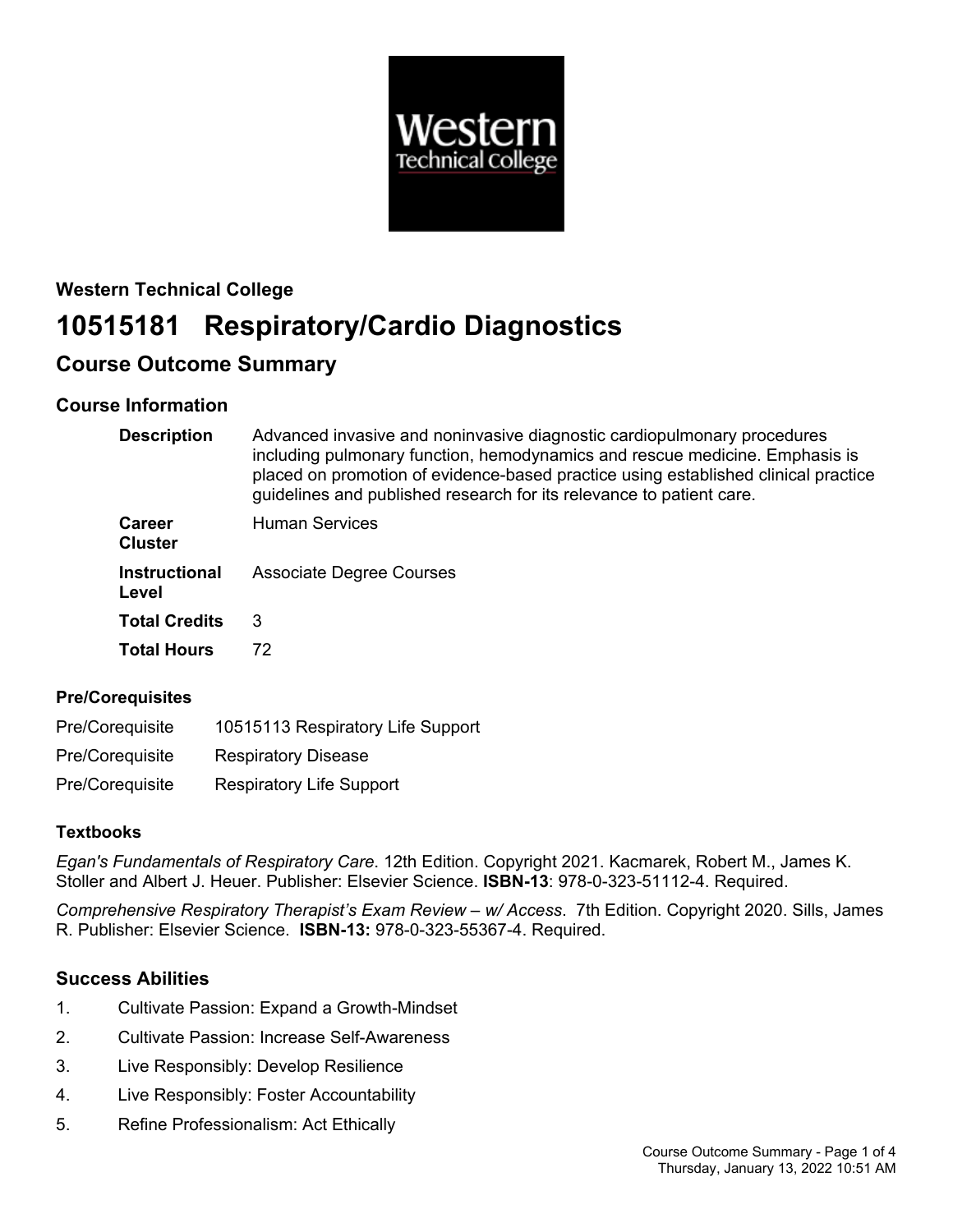6. Refine Professionalism: Improve Critical Thinking

# **Program Outcomes**

- 1. Apply respiratory therapy concepts to patient care situations.
- 2. Demonstrate technical proficiency required to fulfill the role of a Respiratory Therapist.

# **Course Competencies**

# **1. Evaluate data obtained from (invasive and noninvasive) hemodynamic monitoring**

# **Assessment Strategies**

- 1.1. by answering questions related to hemodynamic technology<br>1.2. during a skill demonstration or case study
- during a skill demonstration or case study

# **Criteria**

# *Your performance will be successful when:*

- 1.1. you perform all relevant steps on the appropriate procedure checklist
- 1.2. you explain functional characteristics and principles of operation of hemodynamic monitoring equipment
- 1.3. you explain components of multi-lumen catheters
- 1.4. you identify common indications, hazards and complications related to technology
- 1.5. you recognize and explain normal waveforms and values related to hemodynamic monitoring
- 1.6. you recognize and explain abnormal waveforms and values related to hemodynamic monitoring
- 1.7. you relate hemodynamic data to common pathologies

# **Learning Objectives**

- 1.a. Describe techniques for cardiovascular monitoring in critically ill patients
- 1.b. Interpret results of hemodynamic monitoring data and relate findings to common pathologies
- 1.c. Explain the components of multi-lumen monitoring catheters
- 1.d. Recognize normal and abnormal waveforms used to monitor hemodynamics

# **2. Interpret a complete pulmonary function test**

# **Assessment Strategies**

2.1. through an oral or written reponse to questions and/or scenarios

# **Criteria**

# *Your performance will be successful when:*

- 2.1. you interpret results of complete pulmonary function testing including spirometry, diffusion, lung volumes/capacities, MVV, 6-minute walk
- 2.2. you perform quality control procedures on pulmonary function equipment
- 2.3. you select the correct instruments/equipment
- 2.4. you verbalize an explanation of the process
- 2.5. your explanation presents sound reasoning as you describe the decisions you make throughout the process

# **Learning Objectives**

- 2.a. List the three categories of pulmonary function tests
- 2.b. Describe the purpose and technique for the bronchial challenge test
- 2.c. Describe the purpose and techniques used to measure diffusion capacity
- 2.d. Interpret pulmonary function reports

# **3. Interpret data from invasive and noninvasive procedures to assess oxygenation and ventilation**

# **Assessment Strategies**

- 3.1. through a skill demonstration
- 3.2. by collecting analyzing and reporting data related to procedures to assess oxygenation and ventilation
- 3.3. by preparing a written or oral response

# **Criteria**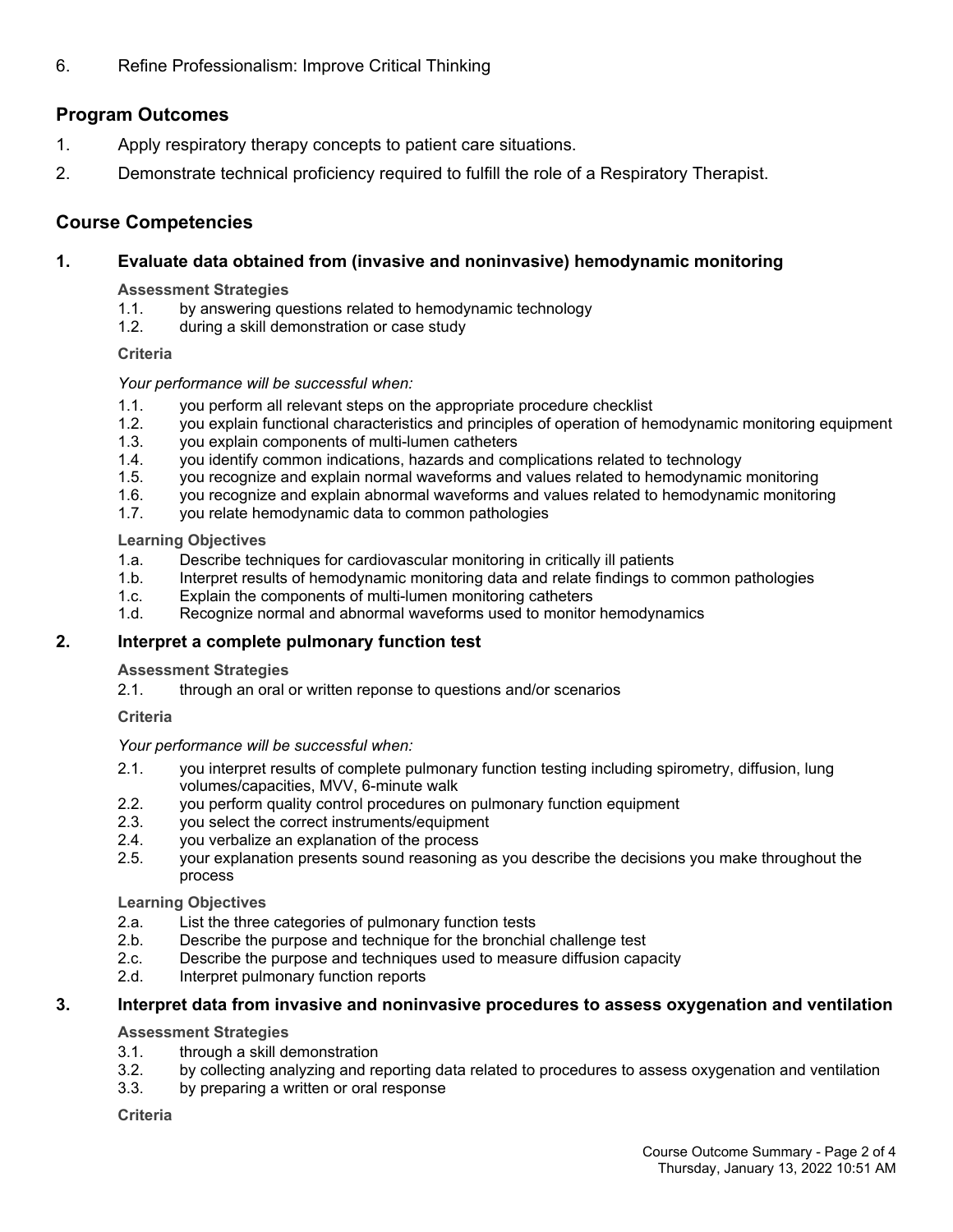*Your performance will be successful when:*

- 3.1. you demonstrate a thorough understanding of relevant aspects of the technology
- 3.2. you explain instrumentation of arterial lines and blood gas analyzers
- 3.3. identify common hazards and complications related to technology
- 3.4. you perform all relevant steps on the appropriate procedure checklist

#### **Learning Objectives**

- 3.a. Differentiate invasive and non-invasive methods of assessing oxygenation and ventilation
- 3.b. Explain the technology associated with oximeters, arterial lines, transcutaneous and blood gas analyzers
- 3.c. State how to obtain, process, and analyze arterial, capillary, and mixed venous blood gas samples
- 3.d. List the potential advantages and disadvantages of point of care testing
- 3.e. Explain the technology associated with monitoring of transcutaneous, arterial, mixed venous, and exhaled carbon dioxide.
- 3.f. Identify common hazards and complications related to this technology
- 3.g. Differentiate mainstream and side stream capnography
- 3.h. Interpret capnograms and relate findings to respiratory pathology

#### **4. Describe quality assurance and calibration of respiratory therapy equipment**

#### **Assessment Strategies**

4.1. by responding to situations and scenarios (format may be oral, written, or graphic)

#### **Criteria**

#### *Your performance will be successful when:*

- 4.1. you calibrate the equipment including, but not limited to analyzers and point of care
- 4.2. you run appropriate controls<br>4.3. vou record and monitor QC of
- 4.3. you record and monitor QC data using accepted statistical methods
- 4.4. you verify computations and note erroneous data

# **5. Interpret common abnormal ECG rhythm strips**

#### **Assessment Strategies**

- 5.1. by preparing a written or oral response to a case study
- 5.2. answering questions related to the learning objectives

#### **Criteria**

#### *Your performance will be successful when:*

- 5.1. you recognize major dysrhymthmias
- 5.2. you relate ECG findings to common pathologies
- 5.3. you recommend therapeutic/pharmacologic intervention based on major dysrhythmias
- 5.4. you demonstrate competence in rescue intervention according to ACLS guidelines
- 5.5. case study response demonstrates a thorough understanding of relevant aspects of the case
- 5.6. case study response includes an explanation of why the decision was selected
- 5.7. case study response is supported by relevant evidence

#### **Learning Objectives**

- 5.a. Describe the electrophysiology of cardiac cells
- 5.b. Identify correct placement of precordial and limb electrodes
- 5.c. State the general direction of the electrical vector of the normal heart
- 5.d. Identify leads I, II, III, avR, avL, avF, and the six precordial leads
- 5.e. Recognize cardiac dysrhythmias
- 5.f. Relate abnormal EKG findings to common pathologies
- 5.g. Recommend rescue interventions according to ACLS guidelines

# **6. Perform screening spirometry**

#### **Assessment Strategies**

- 6.1. through a skill demonstration<br>6.2. with a role-play partner, peer
- with a role-play partner, peer
- 6.3. by answering questions related to the learning objectives